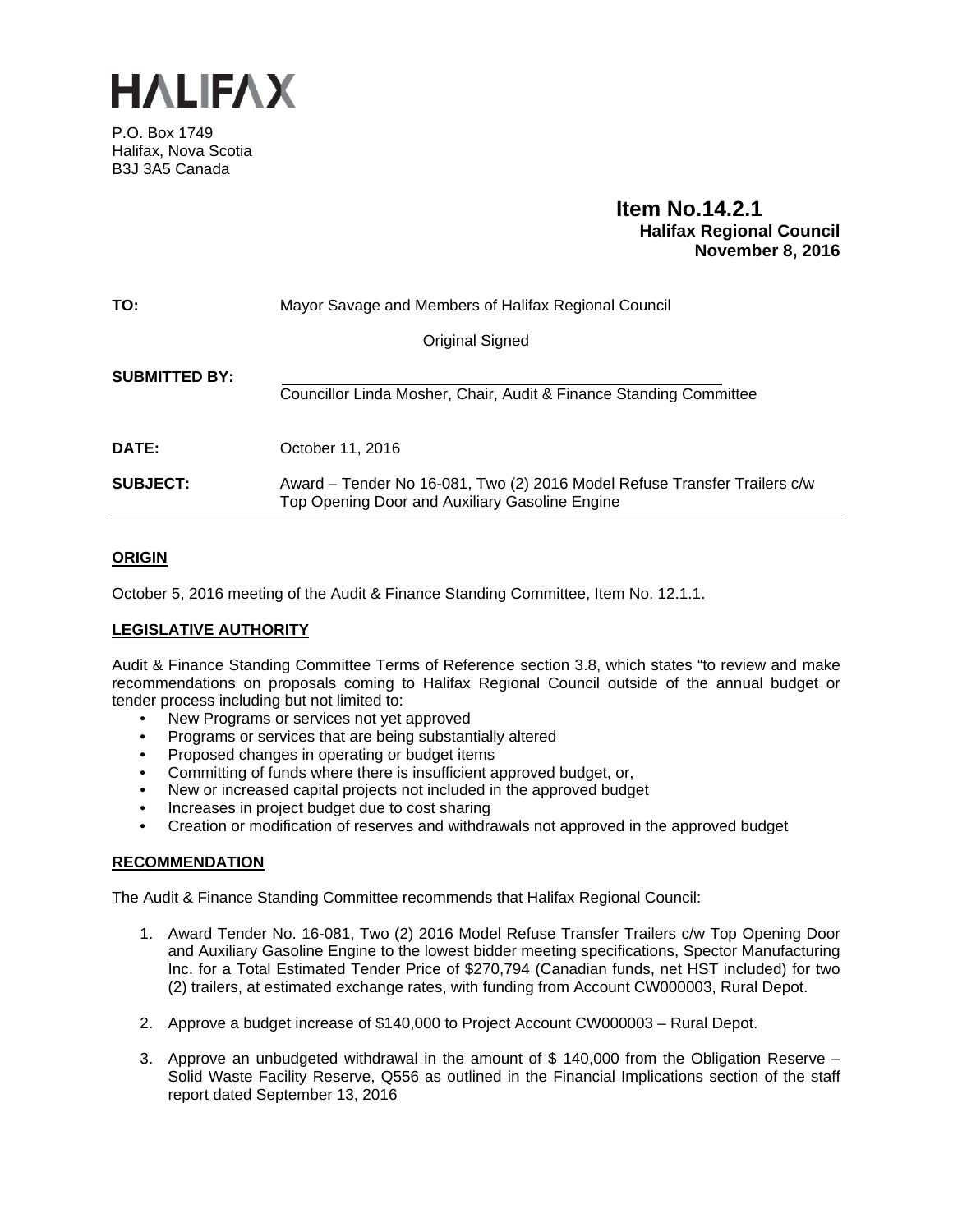# **BACKGROUND**

A staff report dated September 13, 2016 pertaining to awarding tender No 16-081, Two (2) 2016 Model Refuse Transfer Trailers c/w Top Opening Door and Auxiliary Gasoline Engine was before the Audit & Finance Standing Committee for consideration at its meeting held on October 5, 2016.

For further information, please refer to the attached staff report dated September 13, 2016.

# **DISCUSSION**

The Audit & Finance Standing Committee considered this matter at its meeting held on October 5, 2016 and forwarded the recommendation to Halifax Regional Council as outlined in this report.

## **FINANCIAL IMPLICATIONS**

As outlined in the attached staff report dated September 13, 2016

#### **RISK CONSIDERATION**

As outlined in the attached staff report dated September 13, 2016.

## **COMMUNITY ENGAGEMENT**

The Audit & Finance Standing Committee meetings are open to public attendance, a live webcast is provided of the meeting, and members of the public are invited to address the Committee for up to five minutes at the end of each meeting during the Public Participation portion of the meeting. The agenda, reports, and minutes of the Audit & Finance Standing Committee are posted on Halifax.ca

#### **ENVIRONMENTAL IMPLICATIONS**

As outlined in the attached staff report dated September 13, 2016.

# **ALTERNATIVES**

The Audit & Finance Standing Committee did not discuss alternatives.

# **ATTACHMENTS**

1. Staff report dated September 13, 2016.

A copy of this report can be obtained online at http://www.halifax.ca/council/agendasc/cagenda.php then choose the appropriate meeting date, or by contacting the Office of the Municipal Clerk at 902.490.4210, or Fax 902.490.4208.

Report Prepared by: Liam MacSween, Legislative Assistant, 902.490.6521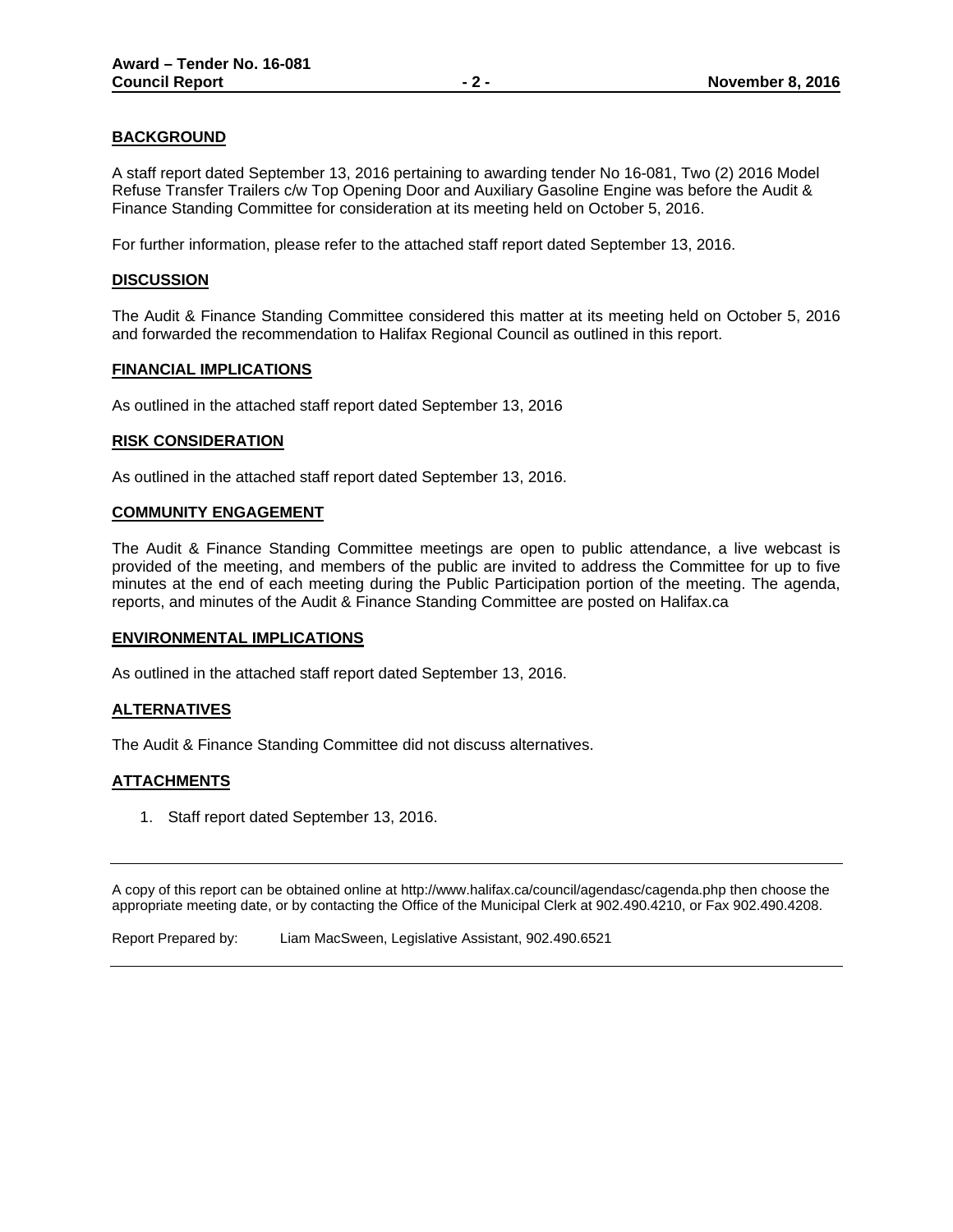

P.O. Box 1749 Halifax, Nova Scotia 83.1 3A5 Canada

# **Attachment 1**

# Item No. 12.1.1 Audit & Finance Standing Committee October 5, 2016

| TO:                  | Chair and Members of Audit & Finance Standing Committee                                                                      |  |  |
|----------------------|------------------------------------------------------------------------------------------------------------------------------|--|--|
| <b>SUBMITTED BY:</b> | <b>Original Signed</b>                                                                                                       |  |  |
|                      | Jacques Dubé, Chief Administrative Officer                                                                                   |  |  |
|                      | <b>Original Signed</b>                                                                                                       |  |  |
|                      | Taso Koutroulakis, P.Eng., PTOE, Acting Director, Transportation and Public<br><b>Works</b>                                  |  |  |
| DATE:                | September 13, 2016                                                                                                           |  |  |
| <b>SUBJECT:</b>      | Award - Tender No. 16-081, Two (2) 2016 Model Refuse Transfer Trailers c/w<br>Top Opening Door and Auxiliary Gasoline Engine |  |  |

# **ORIGIN**

The approved 2015/16 Capital Budget.

# LEGISLATIVE AUTHORITY

Halifax Regional Municipality Council approved, Dec 11, 2012, that all budget increases are to be presented to the Audit and Finance Standing Committee, prior to submission to Council.

Halifax Charter, section 93(1) - The Council shall make estimates of the sums that are required by the Municipality for the fiscal year; Halifax Charter, section79(1) - Specifies areas that the Council may expend money req all impacts to the Reserves.

Under the HRM Charter, Section <sup>79</sup> Halifax Regional Council may expend money for municipal purposes.

#### **RECOMMENDATION**

It is recommended that the Audit & Finance Standing Committee recommend that Regional Council:

1. Award Tender No. 16-081, Two (2) <sup>2016</sup> Model Refuse Transfer Trailers c/w Top Opening Door and Auxiliary Gasoline Engine to the lowest bidder meeting specifications, Spector Manufacturing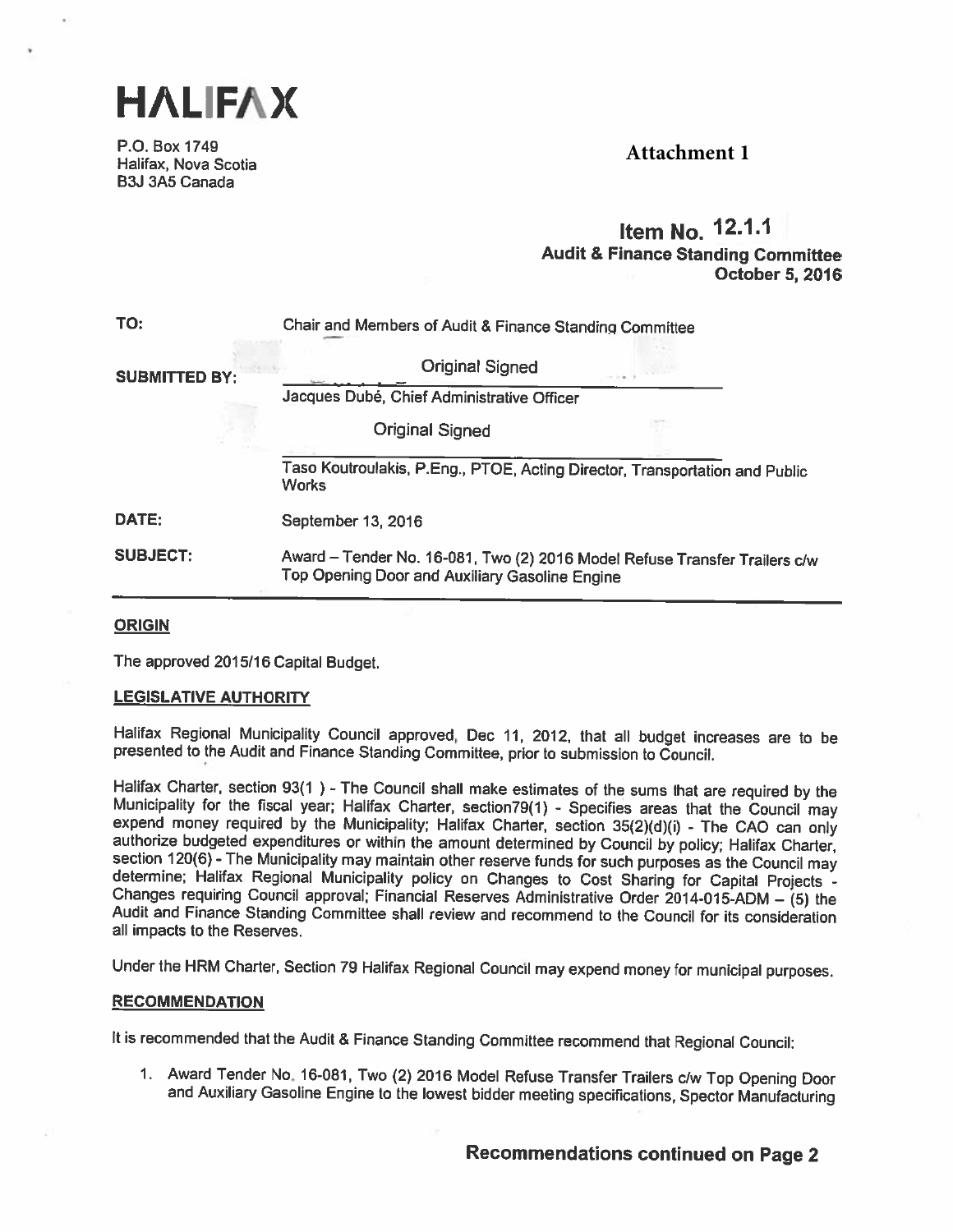Inc. for a Total Estimated Tender Price of \$270,794 (Canadian funds, net HST included) for two (2) trailers, at estimated exchange rates, with funding from Account CW000003, Rural Depot.

- 2. Approve a budget increase of \$140,000 to Project Account CW000003 Rural Depot.
- 3. Approve an unbudgeted withdrawal in the amount of \$140,000 from the Obligation Reserve Solid Waste Facility Reserve, Q556 as outlined in the Financial Implications section of this report.

#### **BACKGROUND**

HRM operates two rural refuse depots in Sheet Harbour and Middle Musquodoboit. These depots service the local areas and allow for consolidation of the refuse collected curb side in these areas for efficient transport in la two new trailers was identified as a project to replace two trailers that are nearly ten years old and at the<br>end of their reliable life cycle.

In late 2015, corrosion concerns were identified on the metal hopper, loading <sup>p</sup>latform and the steel retaining wall at the rural refuse trailer transfer depot in Sheet Harbour. In order to address these concerns, <sup>a</sup> tender was issued and awarded to repair the retaining wall and loading <sup>p</sup>latform and install <sup>a</sup> the project account is currently underfunded for the purchase of the second trailer. The funding for the second trailer, delivery expected in May 2017, is through a withdrawal from the Obligation Reserve - Solid Waste Faci

#### **DISCUSSION**

Tender No. 16-081 was posted on the Provincial Procurement website on July 13, 2016, and closed on<br>August 16, 2016. The following bids (net HST included) were received:

| <b>Name of Company</b>      | <b>Total Price (2 Trailers, net HST included)</b> |
|-----------------------------|---------------------------------------------------|
| Spector Manufacturing Inc.  | \$270.794 *                                       |
| <b>J&amp;J Truck Bodies</b> | \$312,247                                         |
| Wilkens Industries Inc.     | \$331,328                                         |
| Joe Johnson Equipment       | \$378,705                                         |

\* Recommended bidder.

Note: includes estimate for exchange rates where trailers quoted in US funds.

The tender response of the recommended bidder meets the specifications and requirements of HRM.<br>HRM has previously purchased four trailers from this vendor (2010 and 2012 model years) and they have<br>performed satisfactorily

# FINANCIAL IMPLICATIONS

Based on the lowest tendered price of \$259,665 plus net HST of \$11,129 for a total estimated price of \$270,794 (net HST included) for two trailers, and approval of the withdrawal of \$140,000, from the Obligation Reserve -

| Project Account No. CW000003, Rural Depot                          |                        |  |
|--------------------------------------------------------------------|------------------------|--|
| <b>Cumulative Unspent Budget</b><br><b>Plus: Funding from Q556</b> | \$134,377<br>\$140,000 |  |
|                                                                    |                        |  |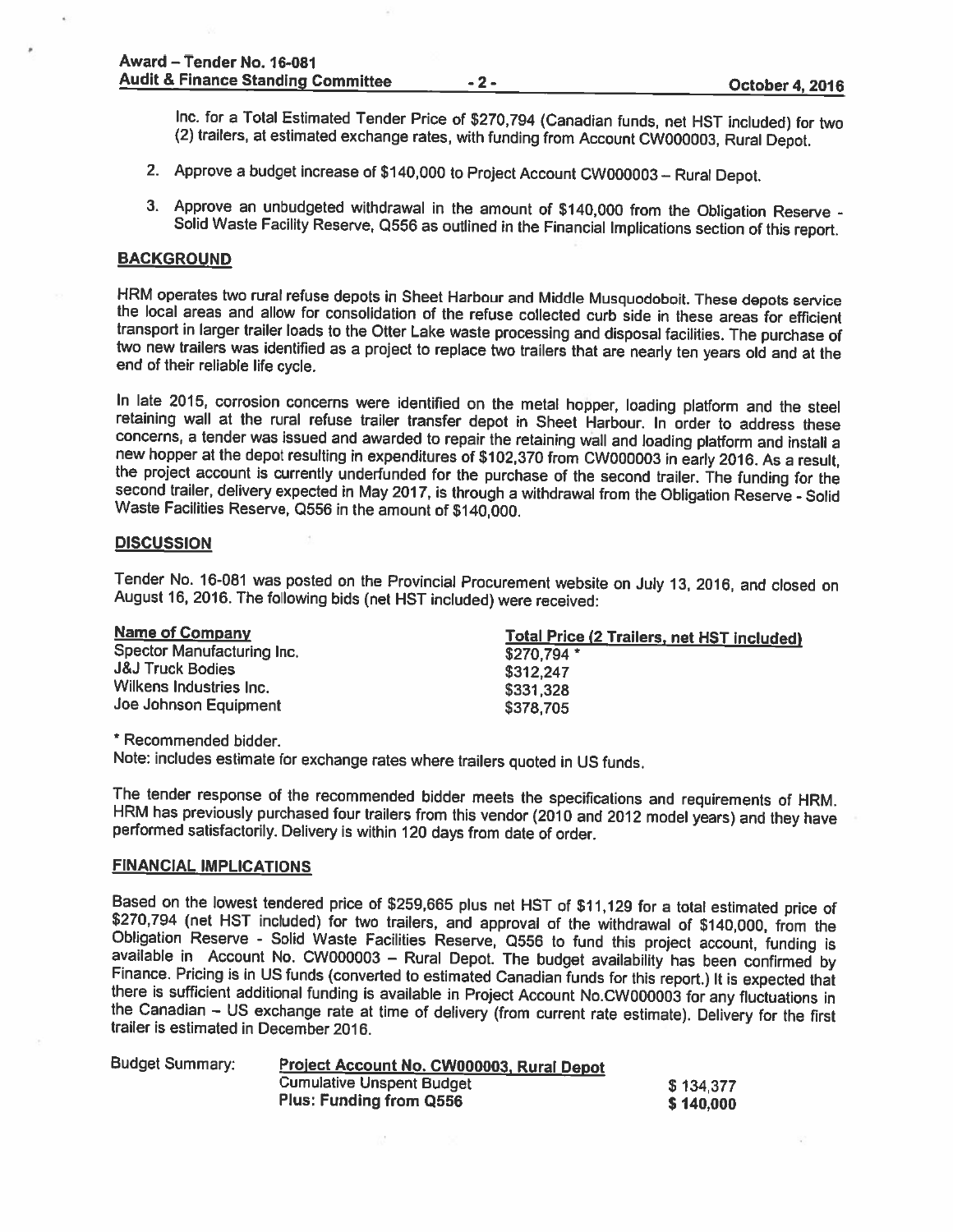Award — Tender No. 16-081 Audit & Finance Standing Committee 4. 2016

Less: Tender No. 16-081 **\$**(270,794)\*  $B$ alance  $\overline{\phantom{1}}\hspace{1.1cm}$   $\overline{\phantom{1}}\hspace{1.1cm}$   $\overline{\phantom{1}}\hspace{1.1cm}$   $\overline{\phantom{1}}\hspace{1.1cm}$   $\overline{\phantom{1}}\hspace{1.1cm}$   $\overline{\phantom{1}}\hspace{1.1cm}$   $\overline{\phantom{1}}\hspace{1.1cm}$   $\overline{\phantom{1}}\hspace{1.1cm}$   $\overline{\phantom{1}}\hspace{1.1cm}$   $\overline{\phantom{1}}\hspace{1.1cm}$ 

\* This project was originally estimated in the Approved 2015/16 Capital Budget at \$250,000.

| <b>Budget Summary:</b> | Obligation Reserve - Solid Waste Facilities Reserve, Q556 |               |  |
|------------------------|-----------------------------------------------------------|---------------|--|
|                        | Balance in Reserve, July 31, 2016                         | \$12,998,317  |  |
|                        | Projected Revenue to March 31, 2017                       | \$1,041,262   |  |
|                        | Commitments to March 31, 2017                             | \$(2,799,273) |  |
|                        | Withdrawal per recommendation                             | $$$ (140,000) |  |
|                        | Projected Balance March 31, 2017                          | \$11,100,306  |  |

Obligation Reserve - Solid Waste Facilities Reserve, Q556<br>A new reserve business case was developed and has been approved by Regional Council on September 20, 2016. This transaction meets the intended purpose which is to provide funding for solid waste capital expenditures, including but not limited to, the purchase of land, construction, upgrades, studies or engagements and equ The cost of the first trailer is included in the balance of commitments to March 31/17.

# RISK CONSIDERATION

There is potential risk of not sustaining the current service delivery without the acquisition of these two trailers, the replacement of the two aging trailers is required as they approach the end of their reliable lifecyc

# COMMUNITY ENGAGEMENT

N/A

#### ENVIRONMENTAL IMPLICATIONS

The efficient consolidation of waste utilizing bulk trailers rather than the collection vehicles from the rural areas provides <sup>a</sup> reduction of greenhouse gases produced within Halifax.

# **ALTERNATIVES**

Should the request not be approved, Solid Waste might not be able to sustain the current service delivery. This is not recommended.

# **ATTACHMENTS**

N/A